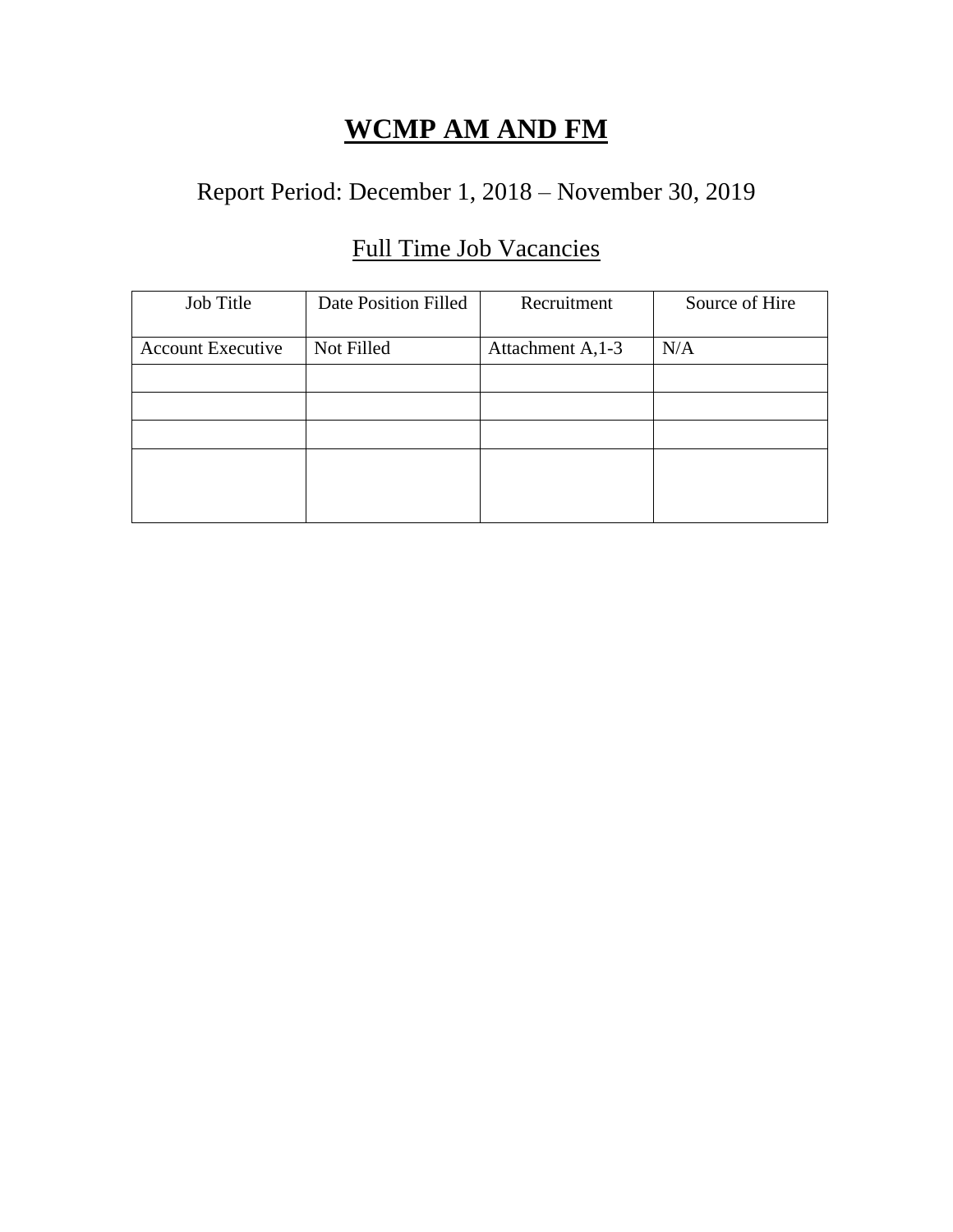# **Attachment A**

| <b>Reference Number</b> | <b>Information</b>                                                                                                  | <b>Interviewees</b> | <b>Source Entitled to</b><br><b>Vacancy</b><br><b>Notification</b> |
|-------------------------|---------------------------------------------------------------------------------------------------------------------|---------------------|--------------------------------------------------------------------|
| 1.                      | Minnesota<br><b>Broadcasters</b><br>Association<br>3033 Excelsior<br>Blvd. Minneapolis,<br>MN 55042<br>612-926-8123 | $\overline{0}$      | ${\bf N}$                                                          |
| 2.                      | Indeed<br><b>Indeed Online</b><br>Indeed.com                                                                        | 8                   | $\mathbf N$                                                        |
| 3.                      | <b>WCMP</b><br>15429 Pokegama<br>Lake Rd Pine City<br>MN 55063<br>320-629-7575                                      | $\overline{2}$      | ${\bf N}$                                                          |
| 4.                      | University of<br>Northwestern $-$ St.<br>Paul<br>3003 Snelling<br>Avenue N.<br>Roseville, MN<br>55113               | $\Omega$            | $\mathbf N$                                                        |
| 5.                      |                                                                                                                     |                     |                                                                    |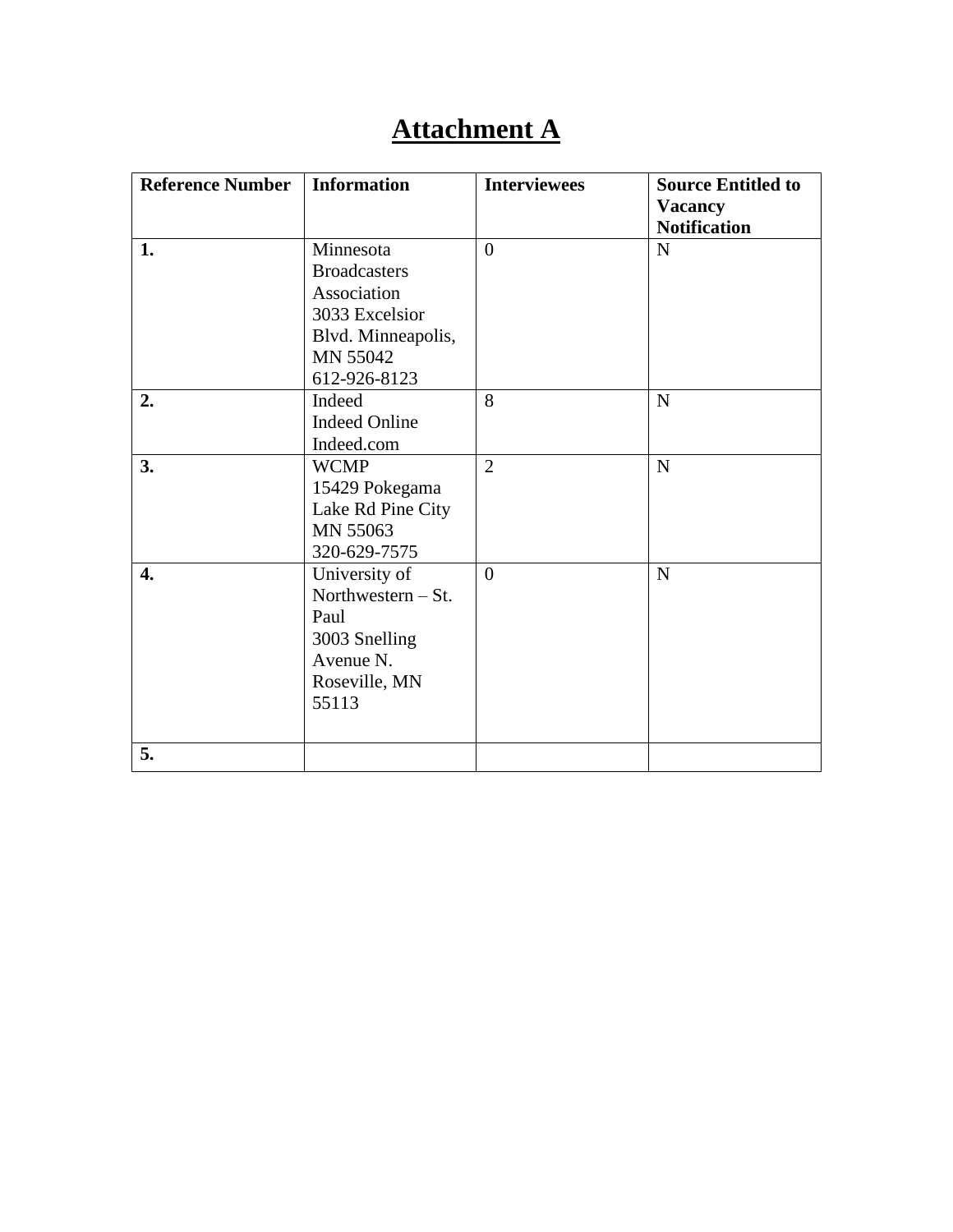## Report Period: December 1, 2018 – November 30, 2019

#### Recruitment Initiatives

| <b>Date</b> | <b>Information</b>                                                                                                                                        | <b>Stations</b><br>Participated |  |
|-------------|-----------------------------------------------------------------------------------------------------------------------------------------------------------|---------------------------------|--|
| 4/1/19      | <b>Attended North</b><br><b>Branch Community</b><br><b>Connections Expo</b><br>and Job Fair                                                               | WCMP-FM<br>WCMP-AM              |  |
| Ongoing     | <b>Sports Announcer</b><br>Drew Steele worked<br>alongside General<br><b>Manager Andrew</b><br>DeVall to develop<br>his skills in sports<br>broadcasting. | WCMP-FM<br>WCMP-AM              |  |
| 9/1/19      | Assisted several<br>students of Pine<br>City High School<br>who are pursuing<br>interests in radio<br>broadcasting.                                       | WCMP-FM<br>WCMP-AM              |  |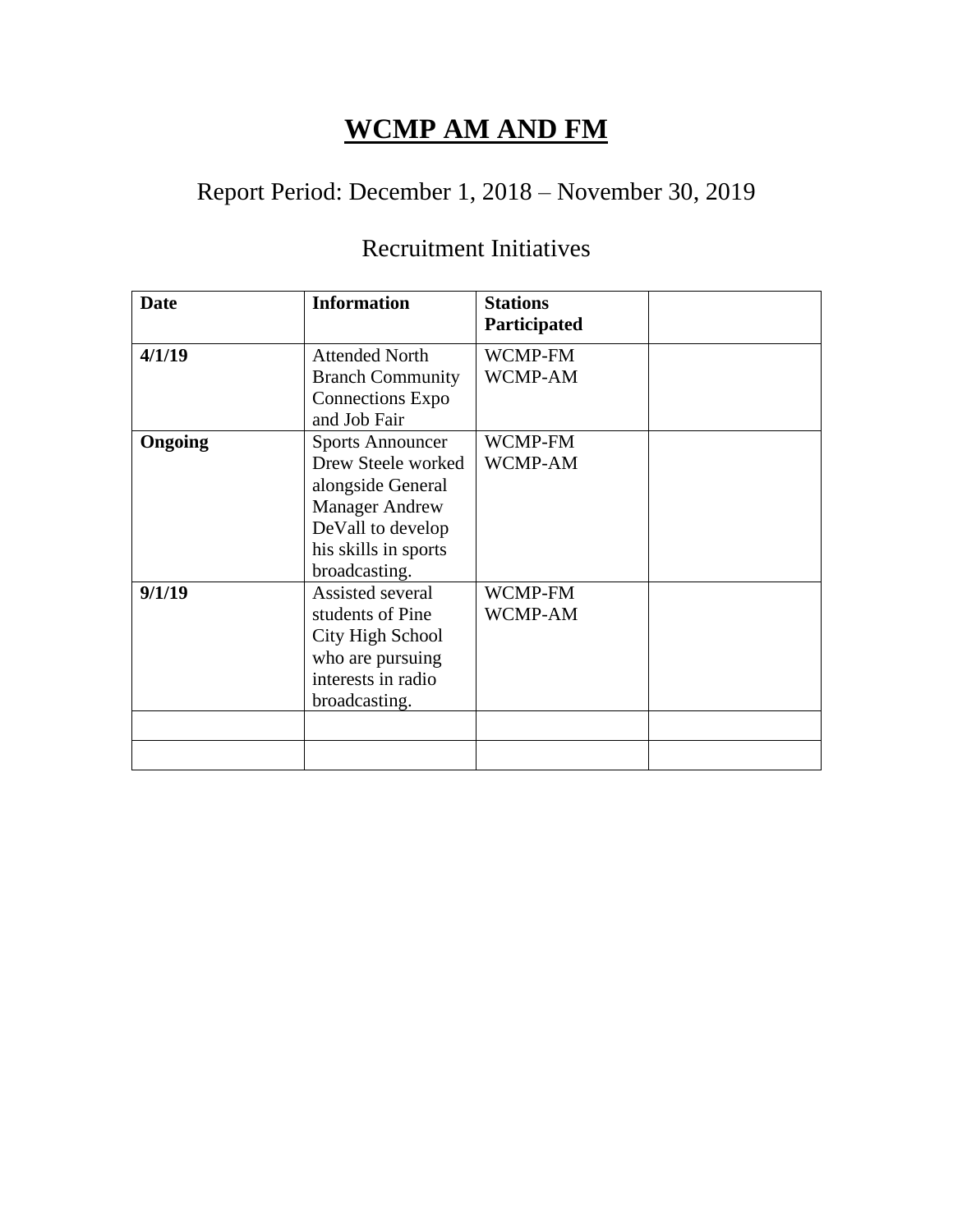#### Report Period: December 1, 2019 – November 30, 2020

# Job Title Date Position Filled Recruitment Source of Hire Traffic Manager January 27th Attachment A, 1-4 2 Traffic Manager  $\vert$  June 15th  $\vert$  Attachment A, 1-4  $\vert$  2 Traffic Manager November 16th Attachment A, 1-4 2 Account Manager January 20th Attachment A, 1-4 2

#### Full Time Job Vacancies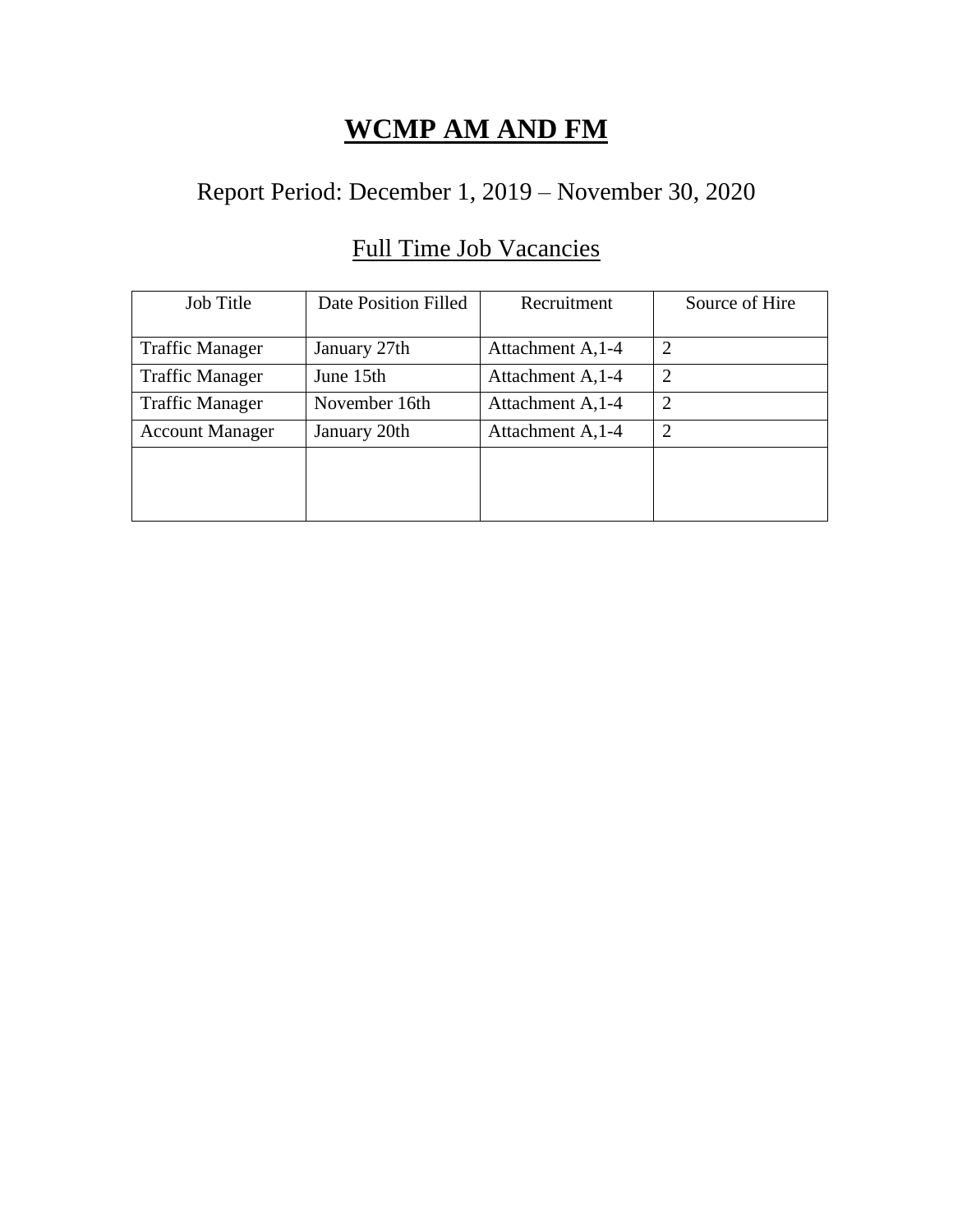# **Attachment A**

| <b>Reference Number</b> | <b>Information</b>                                                                                                  | <b>Interviewees</b> | <b>Source Entitled to</b><br><b>Vacancy</b><br><b>Notification</b> |
|-------------------------|---------------------------------------------------------------------------------------------------------------------|---------------------|--------------------------------------------------------------------|
| 1.                      | Minnesota<br><b>Broadcasters</b><br>Association<br>3033 Excelsior<br>Blvd. Minneapolis,<br>MN 55042<br>612-926-8123 | $\mathbf{1}$        | N                                                                  |
| 2.                      | Indeed<br><b>Indeed Online</b><br>Indeed.com                                                                        | 10                  | $\mathbf N$                                                        |
| 3.                      | <b>WCMP</b><br>15429 Pokegama<br>Lake Rd Pine City<br>MN 55063<br>320-629-7575                                      | $\mathbf{1}$        | N                                                                  |
| $\overline{4}$ .        | Facebook<br><b>Facebook Online</b><br>Facebook.com                                                                  | 3                   | N                                                                  |
| 5.                      | University of<br>Northwestern $-$ St.<br>Paul<br>3003 Snelling<br>Avenue N.<br>Roseville, MN<br>55113               | $\mathbf{1}$        | $\mathbf N$                                                        |